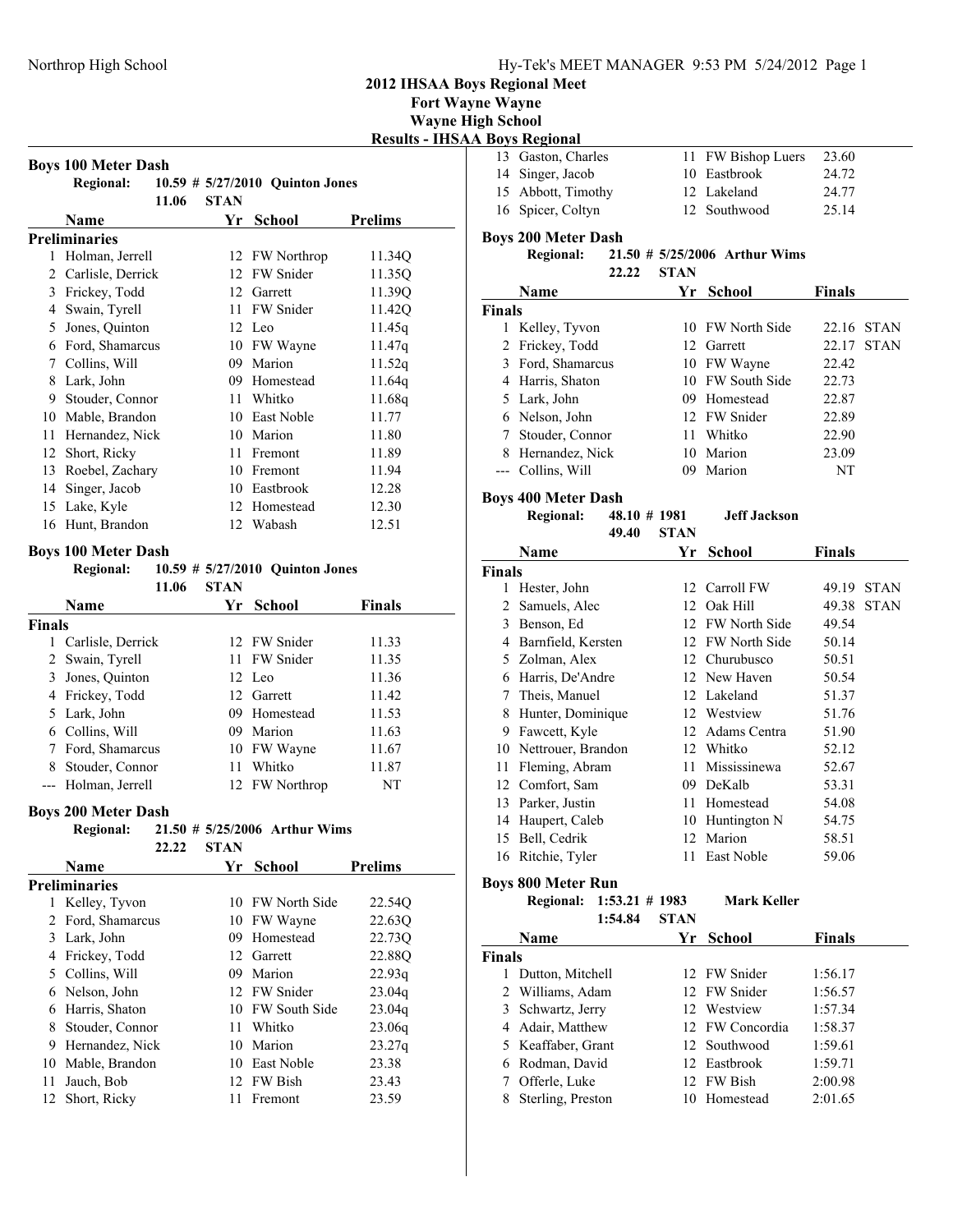**2012 IHSAA Boys Regional Meet**

**Fort Wayne Wayne Wayne High School Results - IHSAA Boys Regional**

| Finals  (Boys 800 Meter Run) |                                       |             |                                  |                    |  |
|------------------------------|---------------------------------------|-------------|----------------------------------|--------------------|--|
|                              | Name                                  | Yr          | <b>School</b>                    | <b>Finals</b>      |  |
| 9                            | Dark, Cameron                         | 11          | Homestead                        | 2:02.24            |  |
|                              | --- Kohlmorgan, Kirby                 | 12          | Marion                           | NΤ                 |  |
| $---$                        | Schmidt, Alex                         |             | 12 Norwell                       | NΤ                 |  |
| $---$                        | McManus, Sean                         |             | 11 FW Bishop Luers               | NΤ                 |  |
| $---$                        | Moriarity, Tommy                      |             | 11 DeKalb                        | NΤ                 |  |
| ---                          | Stieglitz, Jude                       |             | 12 Whitko                        | NΤ                 |  |
| ---                          | Hunsberger, Micah                     |             | 10 Westview                      | NΤ                 |  |
| ---                          | Handshoe, Kevin                       |             | 12 West Noble                    | NΤ                 |  |
|                              | <b>Boys 1600 Meter Run</b>            |             |                                  |                    |  |
|                              | <b>Regional:</b><br>$4:13.42 \# 1980$ |             | <b>Larry Schnieders</b>          |                    |  |
|                              | 4:18.20                               | <b>STAN</b> |                                  |                    |  |
|                              | Name                                  | Yr          | School                           | <b>Finals</b>      |  |
| <b>Finals</b>                |                                       |             |                                  |                    |  |
| 1                            | Handshoe, Kevin                       |             | 12 West Noble                    | 4:23.13            |  |
| 2                            | Neideck, Joshua                       |             | 10 Eastbrook                     | 4:24.57            |  |
|                              | 3 Harper, Jonathan                    |             | 11 Carroll FW                    | 4:26.22            |  |
|                              | 4 Reinking, Jacob                     |             | 11 FW Concordia                  | 4:27.60            |  |
|                              | 5 Claxton, Eric                       |             | 11 Carroll FW                    | 4:29.59            |  |
|                              | 6 Miller, Luke                        |             | 11 FW Bish                       | 4:32.57            |  |
|                              | 7 Liechty, Evan                       | 11          | South Adams                      | 4:38.84            |  |
|                              | 8 Wilson, John                        |             |                                  |                    |  |
| 9                            | Koteskey, Tyler                       |             | 12 Angola<br>10 Homestead        | 4:39.34<br>4:41.85 |  |
| ---                          | Persinger, Vaughn                     |             | 12 Marion                        | NΤ                 |  |
| $---$                        | Zoltek, Brenden                       |             | 12 Columbia Cit                  | NT                 |  |
|                              | --- Colvin, Lucas                     |             | 12 Oak Hill                      | NT                 |  |
|                              | --- Bales, Brent                      |             | 10 Norwell                       | NT                 |  |
|                              |                                       |             | 11 West Noble                    |                    |  |
| ---                          | --- Weimer, Jonathan<br>Mize, Trapper |             | 12 Whitko                        | NΤ<br>NT           |  |
|                              | Baker, Kyle                           | 12          | Westview                         | NΤ                 |  |
| $---$                        |                                       |             |                                  |                    |  |
|                              | <b>Boys 3200 Meter Run</b>            |             |                                  |                    |  |
|                              | <b>Regional:</b>                      |             | 9:07.18 # $5/22/2008$ Andy Bayer |                    |  |
|                              | 9:18.32                               | <b>STAN</b> |                                  |                    |  |
|                              | Name                                  |             | Yr School                        | <b>Finals</b>      |  |
| <b>Finals</b>                |                                       |             |                                  |                    |  |
| 1                            | Culler, Keigan                        | 12          | Fremont                          | 9:23.97            |  |
| $\overline{c}$               | Panning, Zachery                      |             | 10 FW Concordia                  | 9:35.63            |  |
| 3                            | Eckrich, Andrew                       | 12          | FW Bish                          | 9:37.40            |  |
| 4                            | Reinking, Jacob                       | 11          | FW Concordia                     | 9:54.24            |  |
| 5                            | Beckmann, Mark                        | 09          | DeKalb                           | 9:58.44            |  |
| 6                            | Harris, Blake                         | 11          | Homestead                        | 10:00.80           |  |
| 7                            | Smith, Ryan                           | 11          | Central Nobl                     | 10:07.73           |  |
| 8                            | Herber, Tyler                         | 11          | Fremont                          | 10:07.87           |  |
| 9                            | Moore, Sam                            | 10          | Homestead                        | 10:09.99           |  |
| $---$                        | Powers, Dustin                        | 12          | Wabash                           | NT                 |  |
| ---                          | Neideck, Joshua                       | 10          | Eastbrook                        | NT                 |  |
| ---                          | Mettler, Charlie                      | 10          | Huntington N                     | NT                 |  |
| ---                          | Mendez, Johnny                        | 12          | Southwood                        | NT                 |  |
| ---                          | Cozad, Dylan                          | 12          | Whitko                           | NT                 |  |
| ---                          | Bernhard, Adam                        | 11          | Columbia Cit                     | NT                 |  |
| ---                          | Jones, Blake                          | 12          | FW Snider                        | NT                 |  |

|                    | <b>Boys 110 Meter Hurdles</b> |                 |                  |                       |                |             |
|--------------------|-------------------------------|-----------------|------------------|-----------------------|----------------|-------------|
|                    | <b>Regional:</b>              | $13.71 \# 1983$ |                  | <b>Rod Woodson</b>    |                |             |
|                    |                               | 14.74           | <b>STAN</b>      |                       |                |             |
|                    | Name                          |                 | Yr               | <b>School</b>         | <b>Prelims</b> |             |
|                    | <b>Preliminaries</b>          |                 |                  |                       |                |             |
|                    | 1 Cavender, Ryan              |                 |                  | 12 Carroll FW         | 14.86Q         |             |
|                    | 2 Maas, Jimmy                 |                 |                  | 12 Prairie Heig       | 15.22Q         |             |
|                    | 3 Leu, Creig                  |                 |                  | 12 Lakeland           | 15.23Q         |             |
|                    | 4 Mable, Adrian               |                 |                  | 11 FW South Side      | 15.35Q         |             |
|                    | 5 Stone, Devon                |                 |                  | 11 FW Wayne           | 15.51q         |             |
|                    | 6 Billingsley, Tyshon         |                 |                  | 11 FW Northrop        | 15.85q         |             |
|                    | 7 Schmidt, Joel               |                 |                  | 12 South Adams        | 15.89q         |             |
|                    | 8 Anderson, Kegan             |                 |                  | 11 Oak Hill           | 16.03q         |             |
|                    | 9 Babbitt, Ravante'           |                 |                  | 12 FW North Side      | 16.11q         |             |
|                    | 10 Lambert, Jackson           |                 |                  | 11 Bluffton           | 16.24          |             |
|                    | 11 Davis, Kevin               |                 |                  | 12 Marion             | 16.29          |             |
|                    | 12 Benedict, Nolan            |                 |                  | 12 Eastbrook          | 16.41          |             |
|                    | 13 Landes, Drake              |                 |                  | 11 Garrett            | 16.43          |             |
|                    | 14 Shepard, Zack              |                 |                  | 10 Prairie Heig       | 16.45          |             |
| 15                 | Jutte, Reid                   |                 |                  | 10 Norwell            | 16.58          |             |
|                    | 16 Nelson, Elliott            |                 | 11.              | New Haven             | 16.94          |             |
|                    | <b>Boys 110 Meter Hurdles</b> |                 |                  |                       |                |             |
|                    | <b>Regional:</b>              | $13.71 \# 1983$ |                  | <b>Rod Woodson</b>    |                |             |
|                    |                               | 14.74           | <b>STAN</b>      |                       |                |             |
|                    | Name                          |                 | Yr               | <b>School</b>         | <b>Finals</b>  |             |
|                    |                               |                 |                  |                       |                |             |
| <b>Finals</b><br>1 | Mable, Adrian                 |                 | 11               | FW South Side         | 14.83          |             |
|                    | 2 Cavender, Ryan              |                 |                  | 12 Carroll FW         | 14.90          |             |
|                    | 3 Leu, Creig                  |                 |                  | 12 Lakeland           | 14.95          |             |
|                    | 4 Stone, Devon                |                 |                  | 11 FW Wayne           | 14.99          |             |
|                    | 5 Maas, Jimmy                 |                 |                  | 12 Prairie Heig       | 15.05          |             |
|                    | 6 Babbitt, Ravante'           |                 |                  | 12 FW North Side      | 15.63          |             |
|                    | 7 Billingsley, Tyshon         |                 |                  | 11 FW Northrop        | 16.25          |             |
|                    | 8 Schmidt, Joel               |                 | 12 <sup>12</sup> | South Adams           | 16.42          |             |
|                    |                               |                 | 11               | Oak Hill              | 16.54          |             |
| 9                  | Anderson, Kegan               |                 |                  |                       |                |             |
|                    | <b>Boys 300 Meter Hurdles</b> |                 |                  |                       |                |             |
|                    | <b>Regional:</b>              | $37.45 \# 2004$ |                  | <b>Charles Bailey</b> |                |             |
|                    |                               | 39.06           | <b>STAN</b>      |                       |                |             |
|                    | Name                          |                 | Yr               | <b>School</b>         | <b>Finals</b>  |             |
| <b>Finals</b>      |                               |                 |                  |                       |                |             |
| 1                  | Stanley, Trevor               |                 | 11               | Homestead             | 38.33          | <b>STAN</b> |
| $\overline{2}$     | Cavender, Ryan                |                 | 12               | Carroll FW            | 38.80          | <b>STAN</b> |
| 3                  | Reason, Thomas                |                 | 12               | Marion                | 38.92          | <b>STAN</b> |
| 4                  | Stone, Devon                  |                 | 11               | FW Wayne              | 39.36          |             |
| 5                  | Horne, Aaron                  |                 | 10               | Heritage              | 39.98          |             |
| 6                  | Maas, Jimmy                   |                 | 12               | Prairie Heig          | 40.31          |             |
| 7                  | Benedict, Nolan               |                 | 12               | Eastbrook             | 40.71          |             |
| 8                  | Reese, Nicolas                |                 | 11               | FW Snider             | 40.84          |             |
| 9                  | Lambert, Jackson              |                 | 11               | Bluffton              | 41.06          |             |
| 10                 | Billingsley, Tyshon           |                 | 11               | FW Northrop           | 41.19          |             |
| 11                 | Baker, Josh                   |                 | 10               | Angola                | 41.31          |             |
| 12                 | Landes, Drake                 |                 | 11               | Garrett               | 41.36          |             |
|                    |                               |                 |                  |                       |                |             |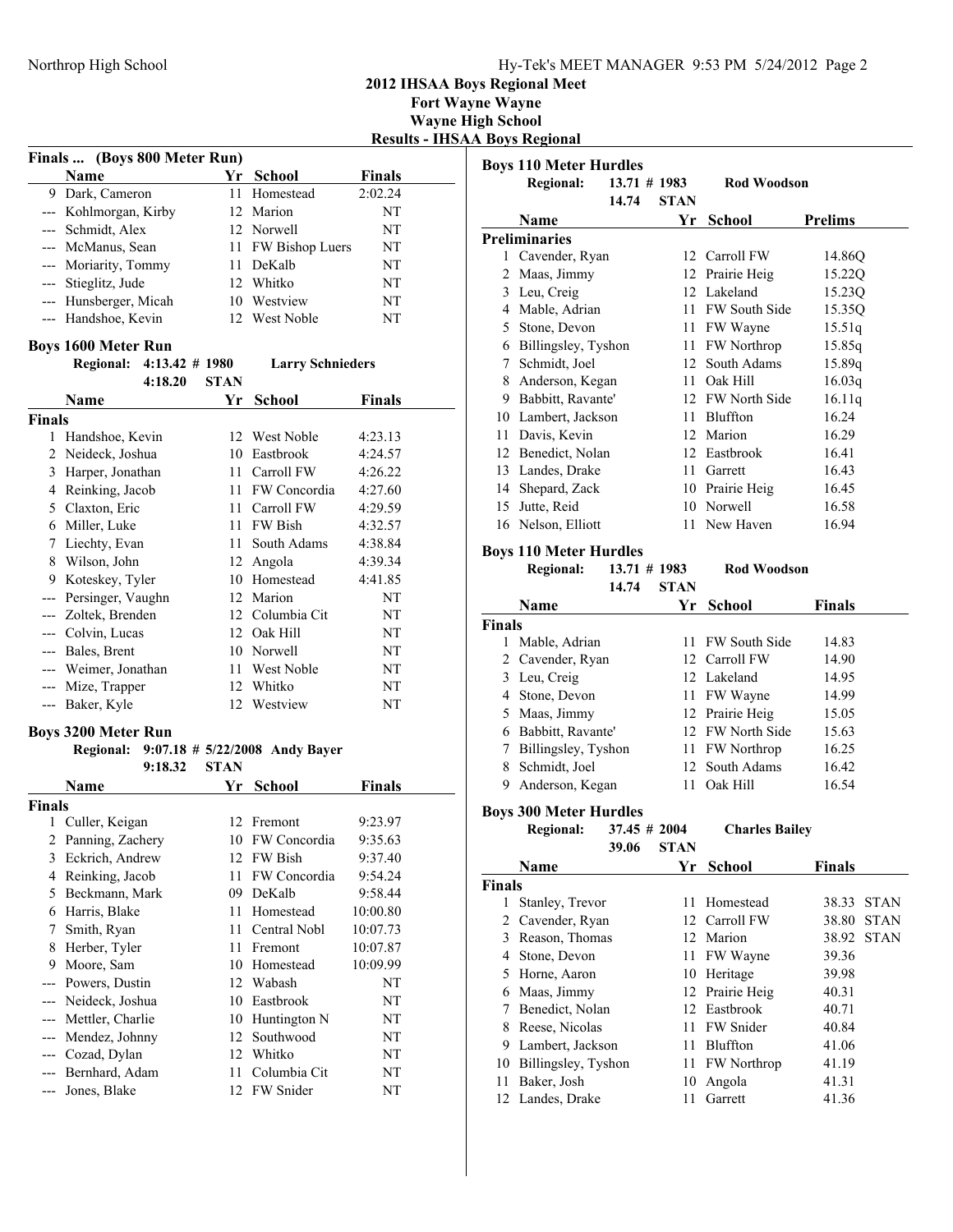**2012 IHSAA Boys Regional Meet**

**Fort Wayne Wayne**

**Wayne High School**

**Results - IHSAA Boys Regional**

|        |                                                 |             |                             |               | <u> Results - IHSAA Bo</u> |
|--------|-------------------------------------------------|-------------|-----------------------------|---------------|----------------------------|
|        | Finals  (Boys 300 Meter Hurdles)<br><b>Name</b> |             | Yr School                   | <b>Finals</b> |                            |
|        | 13 Hunt, Brandon                                |             | 12 Wabash                   | 42.06         |                            |
|        | 14 Decker, Johnathan                            |             | 10 Marion                   | 46.12         |                            |
|        | 15 Leu, Creig                                   |             | 12 Lakeland                 | 50.53         |                            |
|        | --- Mable, Adrian                               |             | 11 FW South Side            | NΤ            |                            |
|        |                                                 |             |                             |               |                            |
|        | <b>Boys 4x100 Meter Relay</b>                   |             |                             |               |                            |
|        | <b>Regional:</b><br>$41.74 \# 2004$             |             | Northrop                    |               |                            |
|        | <b>Bailey, Hopkins, Wims, Lee</b>               |             |                             |               |                            |
|        | 42.53                                           | <b>STAN</b> |                             |               |                            |
|        | Team                                            |             | <b>Relay</b>                | <b>Finals</b> |                            |
| Finals |                                                 |             |                             |               |                            |
|        | 1 Fort Wayne Snider                             |             |                             |               | 42.53 STAN                 |
|        | 1) Brown, Kiwaunes 12                           |             | 2) Swain, Tyrell 11         |               |                            |
|        | 3) Nelson, John 12                              |             | 4) Carlisle, Derrick 12     |               |                            |
|        | 2 Leo                                           |             |                             | 43.12         |                            |
|        | 1) Jones, Quinton 12                            |             | 2) Richardville, Patrick 10 |               |                            |
|        | 3) Rohrbacher, Reid 11                          |             | 4) Merkler, Cayden 11       |               |                            |
|        | 3 East Noble                                    |             |                             | 43.57         |                            |
|        | 1) Mundon, Kyle 11                              |             | 2) Yoquelet, Nicholas 12    |               |                            |
|        | 3) Ritchie, Tyler 11                            |             | 4) Mable, Brandon 10        |               |                            |
|        | 4 Homestead                                     |             |                             | 43.73         |                            |
|        | 1) Lark, John 09                                |             | 2) Stanley, Trevor 11       |               |                            |
|        | 3) Hackley, Caleb 11                            |             | 4) Lovvorn, Gavin 10        |               |                            |
|        | 5 Lakeland                                      |             |                             | 44.33         |                            |
|        | 1) Abbott, Timothy 12                           |             | 2) Dimos, Devin 11          |               |                            |
|        | 3) Lichtsinn, Jacob 12<br>6 Fremont             |             | 4) Troyer, Cory 11          | 44.49         |                            |
|        | 1) Britten, Zach 11                             |             | 2) Roebel, Zachary 10       |               |                            |
|        | 3) Short, Ricky 11                              |             | 4) Wirick, Trevor 11        |               |                            |
| 7      | Bluffton                                        |             |                             | 44.61         |                            |
|        | 1) Clark, Nathaniel 11                          |             | 2) Fear, Tanner 10          |               |                            |
|        | 3) Johnson, Brady 10                            |             | 4) Streveler, Josh 10       |               |                            |
|        | 8 Marion                                        |             |                             | 44.65         |                            |
|        | 1) Hernandez, Nick 10                           |             | 2) Davis, Kevin 12          |               |                            |
|        | 3) Moore, David 10                              |             | 4) Collins, Will 09         |               |                            |
|        | 9 Westview                                      |             |                             | 44.86         |                            |
|        | 1) Laughlin, Max 11                             |             | 2) Slabach, Jarret 11       |               |                            |
|        | 3) Fought, Parker 11                            |             | 4) Hunter, Dominique 12     |               |                            |
|        | 10 Heritage                                     |             |                             | 45.14         |                            |
|        | 1) Horne, Aaron 10                              |             | 2) Horne, Ike 12            |               |                            |
|        | 3) Paige, Kadeem 12                             |             | 4) Scheumann, Austen 12     |               |                            |
| 11     | Eastbrook                                       |             |                             | 45.28         |                            |
|        | 1) Simison, Austin 11                           |             | 2) Burton, Zachary 10       |               |                            |
|        | 3) Gunning, Luke 10                             |             | 4) Singer, Jacob 10         |               |                            |
| 12     | Huntington North                                |             |                             | 45.32         |                            |
|        | 1) Bowlds, Jordan 12                            |             | 2) Fawcett, Drew 09         |               |                            |
|        | 3) Sizemore, Andrew 10                          |             | 4) Spahr, Andrew 11         |               |                            |
| 13     | Whitko                                          |             |                             | 45.83         |                            |
|        | 1) Herendeen, Brady 10                          |             | 2) Stouder, Connor 11       |               |                            |
|        | 3) Sims, Jordan 12                              |             | 4) Wilkinson, Caleb 10      |               |                            |
|        | 14 Carroll (Fort Wayne)                         |             |                             | 46.19         |                            |
|        | 1) Daniel, John 12                              |             | 2) Crabill, Alexander 11    |               |                            |
|        | 3) Tranquill, Justin 09                         |             | 4) Fisher, Justin 12        |               |                            |
|        |                                                 |             |                             |               |                            |

|               | Boys Regional                                   |                           |  |
|---------------|-------------------------------------------------|---------------------------|--|
|               | 15 Oak Hill                                     | 46.50                     |  |
|               | 1) Anderson, Kegan 11                           | 2) Evans, Jacob 11        |  |
|               | 3) Mann, Lee 10                                 | 4) McPike, Nicholas 10    |  |
| ---           | Fort Wayne South Side                           | NΤ                        |  |
|               | 1) Norfleet, Demarcus 12                        | 2) Mable, Adrian 11       |  |
|               | 3) Brown, Harold 11                             |                           |  |
|               |                                                 | 4) Harris, Shaton 10      |  |
|               | Boys 4x400 Meter Relay                          |                           |  |
|               | <b>Regional:</b><br>$3:16.92 \# 1981$           | South Side                |  |
|               | P Birchfield, R Birchfield, J Jackson, Williams |                           |  |
|               | 3:20.80<br><b>STAN</b>                          |                           |  |
|               | Team                                            | Relay<br>Finals           |  |
|               |                                                 |                           |  |
| <b>Finals</b> |                                                 |                           |  |
| 1             | Fort Wayne North Side                           | 3:17.70 STAN              |  |
|               | 1) Bangura, Mohammed 12                         | 2) Kelley, Tyvon 10       |  |
|               | 3) Benson, Ed 12                                | 4) Barnfield, Kersten 12  |  |
|               | 2 Carroll (Fort Wayne)                          | 3:22.58                   |  |
|               | 1) Cavender, Ryan 12                            | 2) Wagoner, Colson 12     |  |
|               | 3) Crabill, Alexander 11                        | 4) Hester, John 12        |  |
| 3             | Fort Wayne Snider                               | 3:22.65                   |  |
|               | 1) Reese, Nicolas 11                            | 2) Williams, Adam 12      |  |
|               | 3) Vickery, Antonio 12                          | 4) Dutton, Mitchell 12    |  |
|               | 4 Fort Wayne Northrop                           | 3:25.63                   |  |
|               | 1) Kerlegrand, Jeffrey 09                       | 2) Billingsley, Tyshon 11 |  |
|               | 3) Putman, Cameron 12                           | 4) White, Austin 11       |  |
| 5             | New Haven                                       | 3:27.23                   |  |
|               | 1) Hoffer, Andrew 12                            | 2) Owens, Kyle 12         |  |
|               | 3) Harris, De'Andre 12                          | 4) Nelson, Elliott 11     |  |
|               | 6 Fort Wayne Wayne                              | 3:31.93                   |  |
|               |                                                 |                           |  |
|               | 1) Catalan, Alejandro 11                        | 2) Ford, Shamarcus 10     |  |
|               | 3) McCoy, Lucas 11<br>Whitko                    | 4) Stone, Devon 11        |  |
| 7             |                                                 | 3:32.70                   |  |
|               | 1) Sims, Jordan 12                              | 2) Stouder, Connor 11     |  |
|               | 3) Wilson, Brody 12                             | 4) Nettrouer, Brandon 12  |  |
|               | 8 Westview                                      | 3:33.94                   |  |
|               | 1) Raber, Nicholas 11                           | 2) Borg, Austin 11        |  |
|               | 3) Hunter, Dominique 12                         | 4) Schwartz, Jerry 12     |  |
|               | 9 South Adams                                   | 3:34.65                   |  |
|               | 1) Farlow, Cole 12                              | 2) Lehman, Tim 12         |  |
|               | 3) Schmidt, Joel 12                             | 4) Richert, Dom 12        |  |
|               | 10 Eastbrook                                    | 3:35.72                   |  |
|               | 1) Benedict, Nolan 12                           | 2) Mercer, Mitchell 11    |  |
|               | 3) Rodman, David 12                             | 4) Singer, Jacob 10       |  |
| 11            | <b>West Noble</b>                               | 3:36.02                   |  |
|               | 1) Sheeley, Isaac 12                            | 2) Kreft, Jaden 10        |  |
|               | 3) Moreno, Jonathan 10                          | 4) Murillo, Diego 12      |  |
|               | 12 Lakeland                                     | 3:36.12                   |  |
|               | 1) Abbott, Timothy 12                           | 2) Theis, Manuel 12       |  |
|               | 3) Leu, Creig 12                                | 4) Troyer, Cory 11        |  |
| 13            | Oak Hill                                        | 3:36.66                   |  |
|               | 1) Hochstedler, Jonathan 11                     |                           |  |
|               |                                                 | $2)$ Mann, Lee 10         |  |
|               | 3) Nolder, Trace 12<br>14 Marion                | 4) Rangel, Kurtis 10      |  |
|               |                                                 | 3:38.46                   |  |
|               | 1) Bell, Cedrik 12                              | 2) Reason, Thomas 12      |  |
|               | 3) Smith, Neven 11                              | 4) Feuerstein, Jordan 10  |  |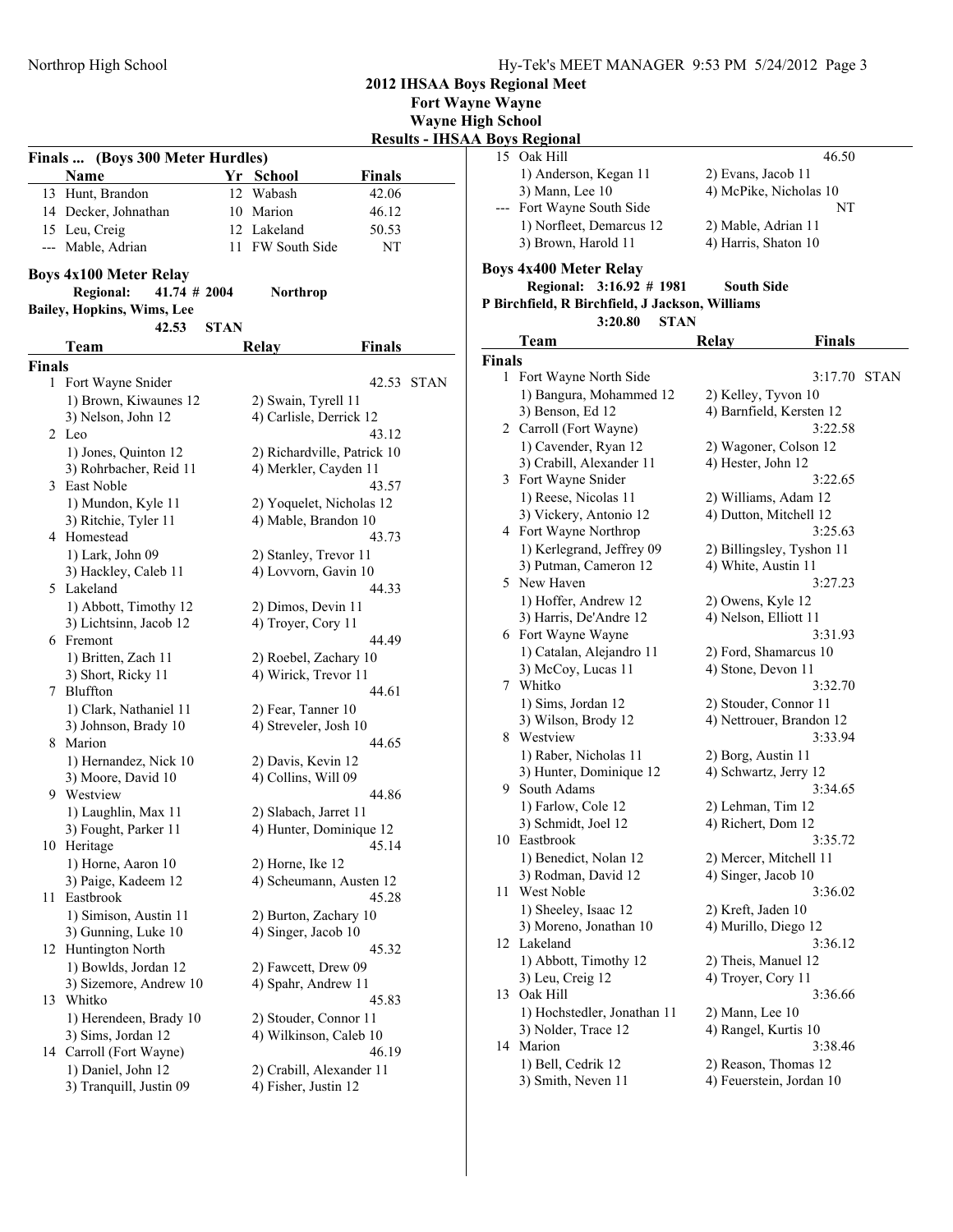**2012 IHSAA Boys Regional Meet**

**Fort Wayne Wayne** Wayne High School

**Results - IHSAA Boys Regional**

|               |                                                    |                        | Results -                     |
|---------------|----------------------------------------------------|------------------------|-------------------------------|
| Finals        | (Boys 4x400 Meter Relay)                           |                        |                               |
|               | Team                                               | <b>Relay</b>           | <b>Finals</b>                 |
|               | 15 Huntington North                                |                        | 3:39.15                       |
|               | 1) Shaw, Jake 10                                   | 2) George, Daniel 12   |                               |
|               | 3) Spahr, Andrew 11                                | 4) Utter, Jacob 10     |                               |
|               | 16 East Noble                                      |                        | 3:42.62                       |
|               | 1) Foltyniak, Aleksander 10                        | 2) Mapes, Dustin 10    |                               |
|               | 3) Mable, Brandon 10                               |                        | 4) Yoquelet, Nicholas 12      |
|               |                                                    |                        |                               |
|               | <b>Boys 4x800 Meter Relay</b>                      |                        |                               |
|               | <b>Regional:</b><br>$7:50.30 \# 5/25/2006$ Norwell |                        |                               |
|               | C Eckert, L Diehl, K Reed, E Roebuck               |                        |                               |
|               | 7:55.55<br><b>STAN</b>                             |                        |                               |
|               | Team                                               | Relay                  | Finals                        |
| <b>Finals</b> |                                                    |                        |                               |
| 1             | Fort Wayne Snider                                  |                        | 7:56.40                       |
|               | 1) Scott, Asher 11                                 | 2) Williams, Adam 12   |                               |
|               | 3) Wappes, Isaac 11                                | 4) Dutton, Mitchell 12 |                               |
|               | 2 Carroll (Fort Wayne)                             |                        | 7:58.38                       |
|               | 1) Claxton, Eric 11                                | 2) Hess, Alexander 11  |                               |
|               | 3) Hester, John 12                                 | 4) Harper, Jonathan 11 |                               |
|               | 3 FW Bish Dwenger                                  |                        | 8:04.97                       |
|               | 1) Offerle, Luke 12                                | 2) Miller, Luke 11     |                               |
|               | 3) Tippmann, Greg 09                               | 4) Myers, James 12     |                               |
|               | 4 Westview                                         |                        | 8:11.90                       |
|               | 1) Baker, Kyle 12                                  | 2) Borg, Austin 11     |                               |
|               | 3) Schwartz, Jerry 12                              |                        | 4) Hunsberger, Micah 10       |
| 5.            | Lakeland                                           |                        | 8:20.54                       |
|               | 1) Theis, Manuel 12                                | 2) Trost, Joseph 10    |                               |
|               | 3) Troyer, Gavin 12                                | 4) Herber, Eric 10     |                               |
|               | 6 Whitko                                           |                        | 8:21.91                       |
|               | 1) Stieglitz, Jude 12                              | 2) Cozad, Dylan 12     |                               |
|               | 3) Wilson, Brody 12                                | 4) Mize, Trapper 12    |                               |
|               | 7 Fort Wayne Wayne                                 |                        | 8:24.32                       |
|               | 1) Catalan, Alejandro 11                           | 2) Powers, Deion 09    |                               |
|               | 3) Martinez, Manuel 12                             | 4) Rudolph, Chris 12   |                               |
| 8             | South Adams                                        |                        | 8:30.49                       |
|               | 1) Steffen, Andrew 11                              | 2) Lehman, Tim 12      |                               |
|               | 3) Steiner, Logan 12                               | 4) Werst, Isaac 12     |                               |
| 9             | DeKalb                                             |                        | 8:34.59                       |
|               | 1) Moriarity, Tommy 11                             | 2) Travis, Clay 09     |                               |
|               | 3) Dillinger, James 11                             | 4) LaRowe, Austin 12   |                               |
|               | 10 West Noble                                      |                        | 8:35.07                       |
|               | 1) Arnold, Brandon 09                              | 2) Handshoe, Kevin 12  |                               |
|               | 3) Sheeley, Isaac 12                               | 4) Mast, Aaron 11      |                               |
| 11            | Oak Hill                                           |                        | 8:43.26                       |
|               | 1) Nolder, Trace 12                                | 2) Evans, Jacob 11     |                               |
|               | 3) Gibson, Derek 11                                |                        | 4) Hochstedler, Jonathan 11   |
| 12            | Homestead                                          |                        | 8:44.65                       |
|               | 1) Rose, John 12                                   | 2) Silcox, Max 11      |                               |
|               | 3) Perry, Brandon 12                               | 4) Gumbert, David 12   |                               |
| 13            | Southwood                                          |                        | 8:58.24                       |
|               | 1) Bowman, Michael 11                              |                        | 2) Friedersdorf, Johnathan 11 |
|               | 3) Mendez, Johnny 12                               | 4) Keaffaber, Grant 12 |                               |
|               |                                                    |                        |                               |

|               | DOYS INEXIUNAI                        |             |                                  |              |  |
|---------------|---------------------------------------|-------------|----------------------------------|--------------|--|
|               | 14 FW Concordia                       |             |                                  | 8:59.72      |  |
|               | 1) Reinking, Jacob 11                 |             | 2) Adair, Jonathan 09            |              |  |
|               | 3) Jones, Kody 11                     |             | 4) Adair, Matthew 12             |              |  |
|               | 15 Norwell                            |             |                                  | 9:14.41      |  |
|               | 1) Smith, Grahm 11                    |             | 2) Dickey, Jordan 10             |              |  |
|               | 3) Garver, Nathan 09                  |             | 4) Graft, Jacob 11               |              |  |
|               | 16 Eastbrook                          |             |                                  | 9:19.61      |  |
|               | 1) Bernaix, Matthew 12                |             | 2) Foss, Christopher 11          |              |  |
|               | 3) Holder, Erick 11                   |             | 4) Pagan, Nathaniel 10           |              |  |
|               | <b>Boys High Jump</b>                 |             |                                  |              |  |
|               |                                       |             |                                  |              |  |
|               | <b>Regional:</b><br>$7-01.25 \# 1983$ |             | <b>Mike Burns</b>                |              |  |
|               | $6 - 05.50$                           | <b>STAN</b> |                                  |              |  |
|               | Name                                  | Yr          | <b>School</b>                    | Finals       |  |
| <b>Finals</b> |                                       |             |                                  |              |  |
| 1             | Moffitt, Michael                      |             | 12 Oak Hill                      | 6-05.50 STAN |  |
|               | 2 Brown, Nathan                       |             | 12 East Noble                    | $6 - 04.00$  |  |
|               | 2 Rethlake, Matt                      |             | 12 Columbia Cit                  | $6 - 04.00$  |  |
|               | 4 Custard, Daniel                     |             | 12 FW Canterbury                 | $6 - 03.00$  |  |
|               | 5 Geiser, Conner                      |             | 12 Howe School,                  | $6 - 02.00$  |  |
|               | 6 Force, Kipp                         |             | 12 Homestead                     | 6-01.00      |  |
| 7             | Robinson, Carrington                  |             | 11 FW Wayne                      | $6 - 01.00$  |  |
|               | 7 Reese, Devontay                     |             | 11 FW Snider                     | $6 - 01.00$  |  |
|               | 9 Feuerstein, Jordan                  |             | 10 Marion                        | 6-00.00      |  |
|               | 9 Thomas, Aaron                       |             | 11 FW South Side                 | $6 - 00.00$  |  |
|               | 9 Collins, Spencer                    |             | 10 FW Northrop                   | $6 - 00.00$  |  |
|               | 9 Wright, JaQwon                      |             | 10 Heritage                      | $6 - 00.00$  |  |
|               | 9 Hardin, David                       |             | 09 Leo                           | $6 - 00.00$  |  |
|               | --- Burton, Zachary                   |             | 10 Eastbrook                     | NΗ           |  |
|               |                                       |             |                                  |              |  |
|               | --- Kreft, Jaden                      |             | 10 West Noble                    | NH           |  |
|               | --- Leatherman, Jerrod                |             | 12 Central Nobl                  | NH           |  |
|               | --- Doty, Craig                       |             | 10 Alexandria M                  | NH           |  |
|               | <b>Boys Pole Vault</b>                |             |                                  |              |  |
|               | <b>Regional:</b>                      |             | 17-00 # 5/22/2008 Kevin Schipper |              |  |
|               | 14-09.00                              | <b>STAN</b> |                                  |              |  |
|               | Name                                  |             | Yr School                        | Finals       |  |
| <b>Finals</b> |                                       |             |                                  |              |  |
| 1             | Wilkinson, Alec                       |             | 12 Whitko                        | 14-03.00     |  |
| 2             | Schipper, Jared                       | 10          | FW Bish                          | 14-00.00     |  |
|               |                                       |             | Westview                         |              |  |
| 3             | Raber, Nathan                         | 11          |                                  | 14-00.00     |  |
| 4             | Shepard, Zack                         | 10          | Prairie Heig                     | 14-00.00     |  |
| 5             | Kennedy, Trey                         | 10          | Westview                         | 13-09.00     |  |
| 6             | Armstrong, Anthony                    | 11          | Carroll FW                       | 13-06.00     |  |
| 7             | Daniel, John                          | 12          | Carroll FW                       | 13-06.00     |  |
| 8             | Gust, Dylan                           | 11          | Lakeland                         | 13-00.00     |  |
| 9             | Poon, Alan                            | 12          | Huntington N                     | 12-06.00     |  |
| 9             | Hahn, Lucas                           | 11          | Columbia Cit                     | 12-06.00     |  |
| 9             | Anderson, Kegan                       | 11          | Oak Hill                         | 12-06.00     |  |
| 9             | Turner, Joe                           | 12          | Marion                           | 12-06.00     |  |
| ---           | Miller, Michael                       | 12          | FW North Side                    | NΗ           |  |
| ---           | Diaz, Carlos                          | 11          | New Haven                        | ΝH           |  |
| ---           | Slaughter, Thomas                     |             | 12 Oak Hill                      | NΗ           |  |
| --            | Pequignot, Zach                       | 11          | Columbia Cit                     | NΗ           |  |
|               | Roper, Zach                           | 12          | Marion                           | NΗ           |  |